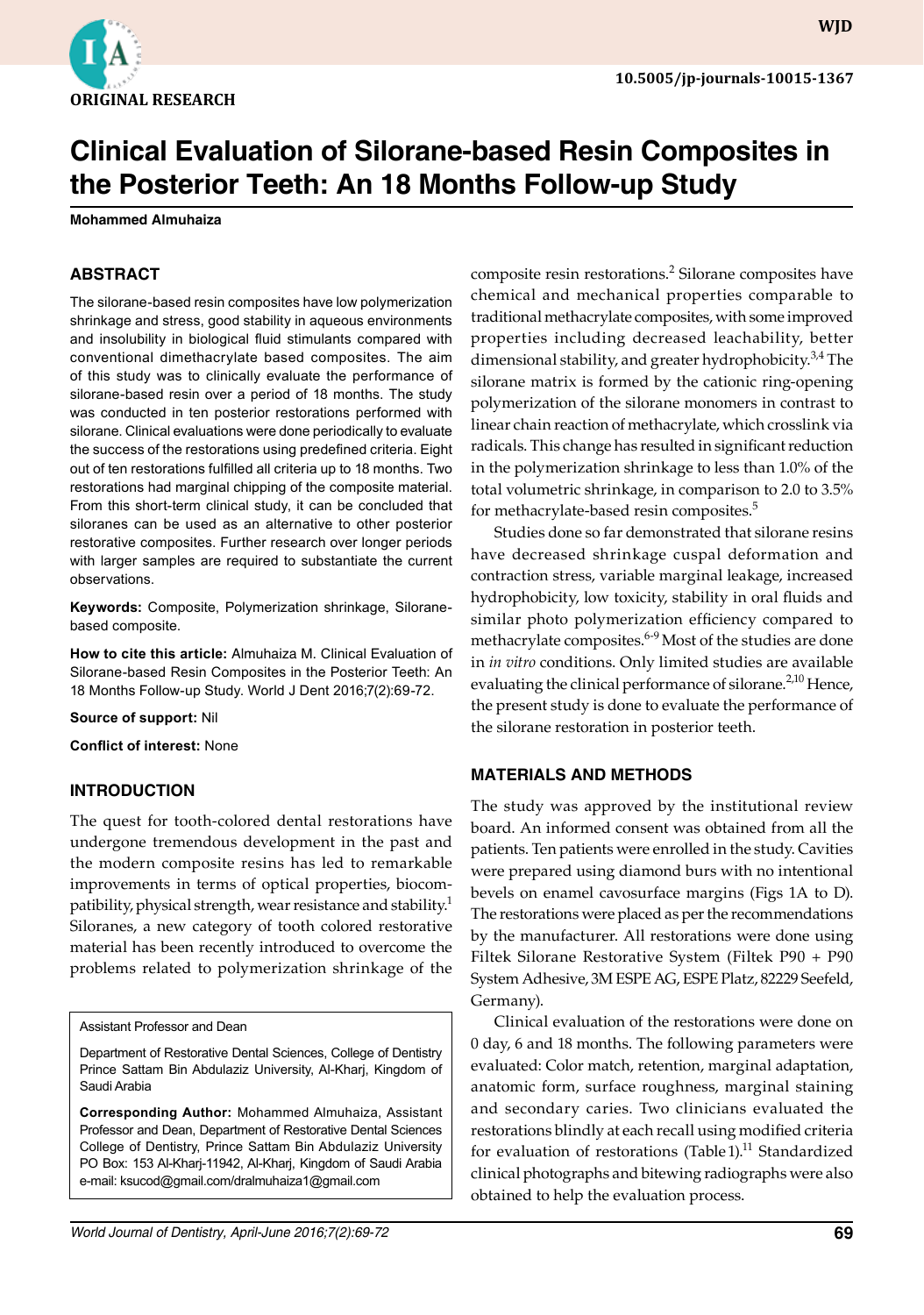

**Figs 1A to D:** (A) The caries on the molar, (B) cavity preparation, (C) bite wing X-rays, and (D) the restoration after 18 months

| Color match         | $^{+++}$ | Restoration matches adjacent tooth structure in color and translucency.                                                                   |  |  |  |
|---------------------|----------|-------------------------------------------------------------------------------------------------------------------------------------------|--|--|--|
|                     | $^{++}$  | Mismatch is within an acceptable range of tooth color and translucency.                                                                   |  |  |  |
|                     | +        | Mismatch is outside the acceptable range.                                                                                                 |  |  |  |
| Retention           | $^{+++}$ | Full retention.                                                                                                                           |  |  |  |
|                     | $^{++}$  | Partial retention.                                                                                                                        |  |  |  |
|                     | +        | Restoration is lost.                                                                                                                      |  |  |  |
| Marginal adaptation | $^{+++}$ | Restoration closely adapted to the tooth. No crevice visible. No explorer catch at the margins,<br>or there was a catch in one direction. |  |  |  |
|                     | $^{++}$  | Explorer catches. No visible evidence of a crevice into which the explorer could penetrate. No<br>dentin or base visible.                 |  |  |  |
|                     | +        | Explorer penetrates into a crevice that is of a depth that exposes dentin or base.                                                        |  |  |  |
| Anatomical form     | $^{+++}$ | Restorations continuous with existing anatomic form.                                                                                      |  |  |  |
|                     | $^{++}$  | Restorations discontinuous with existing anatomic form but missing material not sufficient to<br>expose dentin base.                      |  |  |  |
|                     | +        | Sufficient material lost to expose dentin or base.                                                                                        |  |  |  |
| Surface roughness   | $^{+++}$ | Surface of restoration is smooth.                                                                                                         |  |  |  |
|                     | $^{++}$  | Surface of restoration is slightly rough or pitted                                                                                        |  |  |  |
|                     | +        | Surface is fractured or flaking.                                                                                                          |  |  |  |
| Marginal staining   | $^{+++}$ | No staining along cavosurface margin.                                                                                                     |  |  |  |
|                     | $^{++}$  | <50% of cavosurface affected by stain (removable, usually localized).                                                                     |  |  |  |
|                     | +        | >50% of cavosurface affected by stain.                                                                                                    |  |  |  |

**Table 1:** Modified criteria used to evaluate the clinical success of the restoration

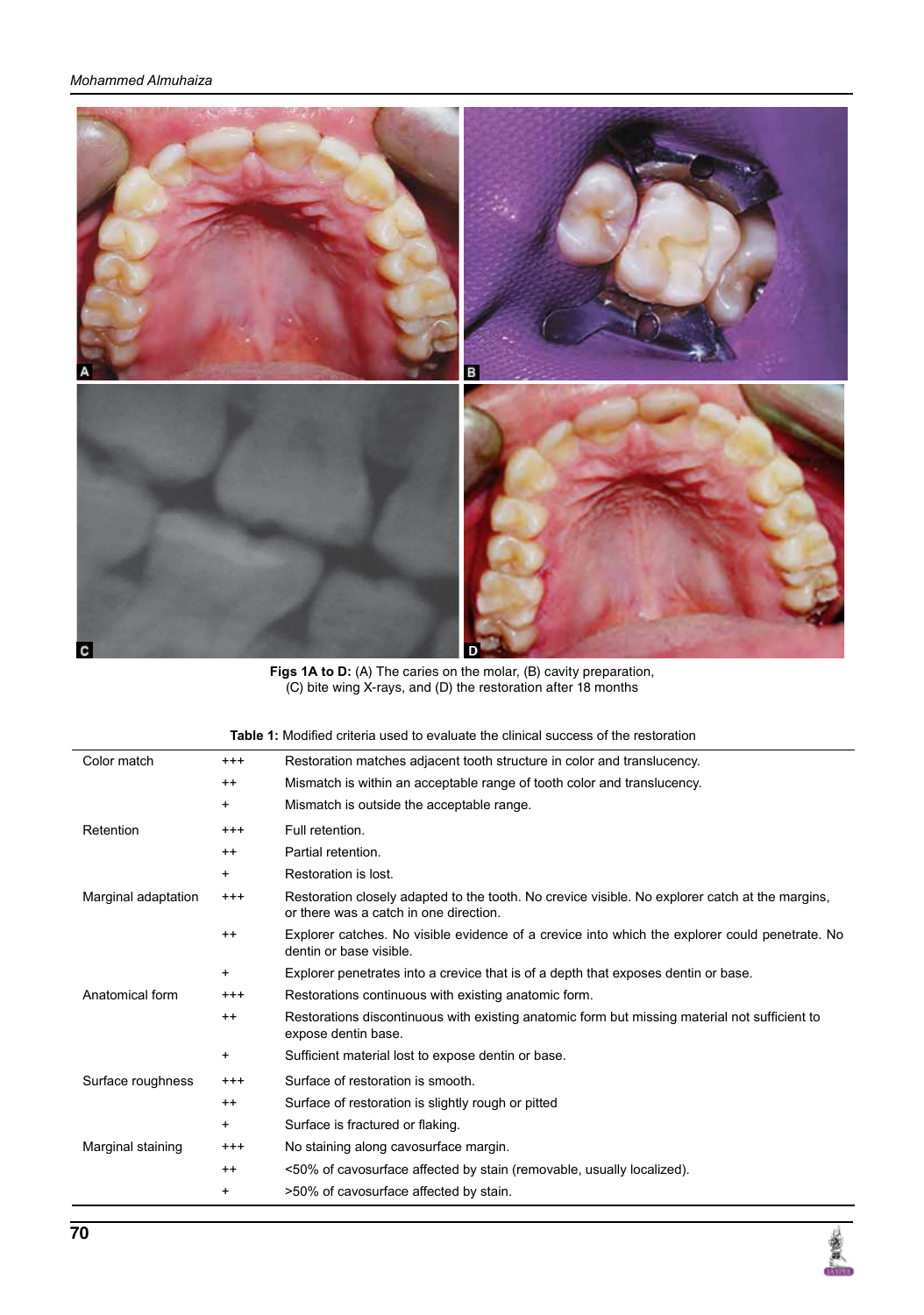|  |  | Clinical Evaluation of Silorane-based Resin Composites in the Posterior Teeth: An 18 Months Follow-up Study |  |  |
|--|--|-------------------------------------------------------------------------------------------------------------|--|--|
|  |  |                                                                                                             |  |  |

| <b>Table 2:</b> Clinical observations in the study group |           |            |            |            |            |            |            |            |            |            |             |
|----------------------------------------------------------|-----------|------------|------------|------------|------------|------------|------------|------------|------------|------------|-------------|
| Criteria                                                 |           | Case<br>#1 | Case<br>#2 | Case<br>#3 | Case<br>#4 | Case<br>#5 | Case<br>#6 | Case<br>#7 | Case<br>#8 | Case<br>#9 | Case<br>#10 |
| Color match                                              | 0 day     | $^{+++}$   | $^{+++}$   | $^{+++}$   | $^{+++}$   | $^{+++}$   | $^{+++}$   | $^{+++}$   | $^{+++}$   | $^{+++}$   | $^{+++}$    |
|                                                          | 6 months  | $^{+++}$   | $^{++}$    | $^{+++}$   | $^{+++}$   | $^{+++}$   | $^{++}$    | $^{+++}$   | $^{+++}$   | $^{+++}$   | $^{+++}$    |
|                                                          | 18 months | $^{+++}$   | $^{++}$    | $^{+++}$   | $^{+++}$   | $^{++}$    | $^{+++}$   | $^{+++}$   | $^{++}$    | $^{+++}$   | $^{+++}$    |
| Retention                                                | 0 day     | $^{+++}$   | $^{+++}$   | $^{+++}$   | $^{+++}$   | $^{+++}$   | $^{+++}$   | $^{+++}$   | $^{+++}$   | $^{+++}$   | $^{+++}$    |
|                                                          | 6 months  | $^{+++}$   | $^{++}$    | $^{+++}$   | $^{+++}$   | $^{+++}$   | $^{++}$    | $^{+++}$   | $++$       | $^{+++}$   | $^{+++}$    |
|                                                          | 18 months | $^{+++}$   | $^{++}$    | $^{+++}$   | $^{+++}$   | $^{+++}$   | $^{+++}$   | $^{+++}$   | $^{++}$    | $^{+++}$   | $^{+++}$    |
| Marginal<br>adaptation                                   | 0 day     | $^{+++}$   | $^{+++}$   | $^{+++}$   | $^{+++}$   | $^{+++}$   | $^{+++}$   | $^{+++}$   | $^{++}$    | $^{+++}$   | $^{+++}$    |
|                                                          | 6 months  | $^{+++}$   | $+$        | $^{+++}$   | $^{+++}$   | $^{+++}$   | $^{+++}$   | $^{+++}$   | $\ddot{}$  | $^{+++}$   | $^{+++}$    |
|                                                          | 18 months | $^{+++}$   | $+$        | $^{+++}$   | $^{+++}$   | $^{+++}$   | $^{+++}$   | $^{+++}$   | +          | $^{+++}$   | $^{+++}$    |
| Anatomical<br>form                                       | 0 day     | $^{+++}$   | $^{+++}$   | $^{+++}$   | $^{+++}$   | $^{+++}$   | $^{+++}$   | $^{+++}$   | $^{+++}$   | $^{+++}$   | $^{+++}$    |
|                                                          | 6 months  | $^{+++}$   | $^{+++}$   | $^{+++}$   | $^{+++}$   | $^{+++}$   | $^{+++}$   | $^{+++}$   | $^{+++}$   | $^{+++}$   | $^{+++}$    |
|                                                          | 18 months | $^{+++}$   | $^{++}$    | $^{+++}$   | $^{+++}$   | $^{+++}$   | $^{+++}$   | $^{+++}$   | $++$       | $^{+++}$   | $^{+++}$    |
| Surface<br>roughness                                     | 0 day     | $^{+++}$   | $^{+++}$   | $^{+++}$   | $^{+++}$   | $^{+++}$   | $^{+++}$   | $^{+++}$   | $^{+++}$   | $^{+++}$   | $^{+++}$    |
|                                                          | 6 months  | $^{+++}$   | $^{+++}$   | $^{+++}$   | $^{+++}$   | $^{+++}$   | $^{+++}$   | $^{+++}$   | $^{+++}$   | $^{+++}$   | $^{+++}$    |
|                                                          | 18 months | $^{+++}$   | $^{+++}$   | $++$       | $^{+++}$   | $^{+++}$   | $^{+++}$   | $^{++}$    | $^{+++}$   | $^{+++}$   | $^{++}$     |
| Marginal<br>staining                                     | 0 day     | $^{+++}$   | $^{+++}$   | $^{+++}$   | $^{+++}$   | $^{+++}$   | $^{+++}$   | $^{+++}$   | $^{+++}$   | $^{+++}$   | $^{+++}$    |
|                                                          | 6 months  | $^{+++}$   | $++$       | $^{+++}$   | $^{+++}$   | $^{+++}$   | $^{+++}$   | $^{+++}$   | $++$       | $^{+++}$   | $^{+++}$    |
|                                                          | 18 months | $^{+++}$   | $^{++}$    | $^{+++}$   | $^{++}$    | $^{+++}$   | $^{++}$    | $^{++}$    | $^{++}$    | $^{+++}$   | $++$        |

**Table 2:** Clinical observations in the study group

### **RESULTS**

A total of 10 restorations were followed up to 18 months. Out of 10 restorations 8 fulfilled all the criteria up to 18 months, 2 of them showed cracks at the margins of the restorations. All the parameters evaluated are depicted in Table 2 (Fig. 1). Qualitative analysis showed a success rate of 80%. Only 2 restorations showed marginal cracks. However, other properties were fulfilled.

# **DISCUSSION**

Resin composite technology has undergone major developments over the last two decades. Polymerization shrinkage of resin composites plays a major role in the clinical survival of direct restorations due to the transfer of stresses to the adhesive interface. The major advantages of silorane composites are the low polymerization shrinkage, lower microleakage, improved marginal adaptation and reduced cuspal deflection. During the 18 months follow-up of the restorations, the performance was satisfactory according to the modified clinical criteria used. $12,13$  In this study no comparison is made with another material. Since it is not easy to control the cavity preparation and restorations in a standardized manner in clinical cases, it is not desirable to use a control group. $^{14}$ 

Defective marginal adaptation and presence of secondary caries are predictors of the failure of posterior resin based composites and the reason for the replacement of the restoration.15 Silorane composites have chemical and mechanical properties comparable to traditional methacrylate composites, with some improved properties including decreased leachability, better dimensional stability, and greater hydrophobicity.<sup>16,17</sup>

Marginal adaptation, which depends on polymerization shrinkage and resulting stress, should be assessed at baseline because both shrinkage and resulting stress take place during the placement of the restoration.<sup>18</sup> Other clinical factors, such as wear and the integrity of the adhesive interface, may have induced changes in marginal adaptation over 18 months. Siloranes are inherently hydrophobic and are a combination of siloxane and oxirane chemical moieties on each monomeric unit, where the siloxane provides a hydrophobic and chemically stable backbone, and the oxirane provides reactive groups that allow polymerization.<sup>3</sup> The distinctive feature of siloranes is the ring-opening polymerization reaction of the oxirane moeity, which inherently leads to less polymerization shrinkage than the well-known polymerization reaction of methacrylates.

From this clinical study it can be concluded that siloranes can be used as a better alternative to other tooth colored posterior restorative material. Further research over longer periods are required to substantiate the current observations.

#### **REFERENCES**

- 1. Perez MM, Ghinea R, Ugarte-Alvan LI, Pulgar R, Paravina RD. Color and translucency in silorane-based resin composite compared to universal and nanofilled composites. J Dent 2010;38(Suppl 2):e110-116.
- 2. Yaman BC, Dogruer I, Gumustas B, Efes BG. Three-year randomized clinical evaluation of a low-shrinkage silorane-